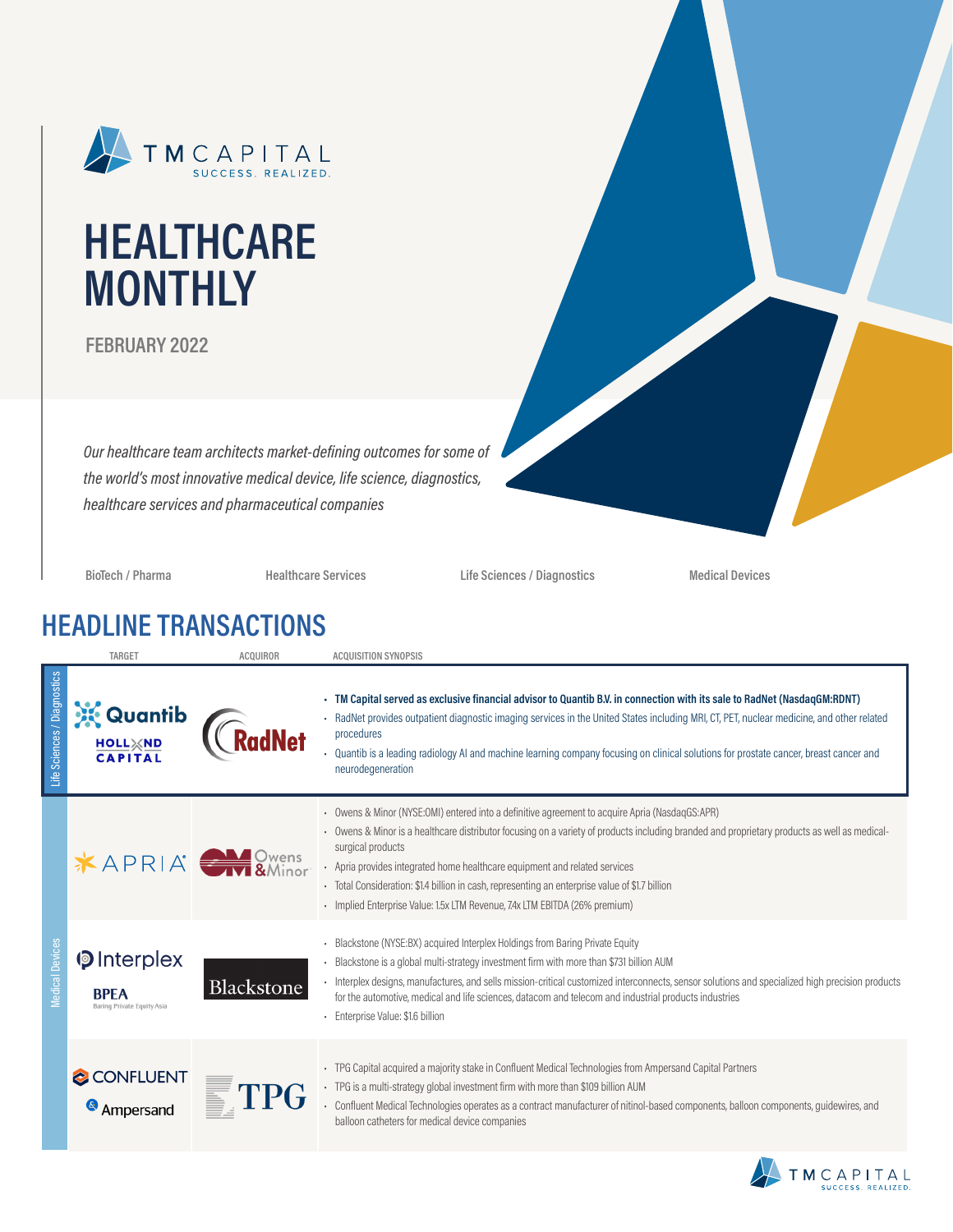## **HEALTHCARE GROWTH & VALUATION TRENDS**



#### **Enterprise Value / LTM Revenue**



#### **Enterprise Value / LTM EBITDA**



#### **LTM Revenue Growth**



#### **LTM Gross and EBITDA Margins\***



\*EBITDA Margins shown as the gray line.